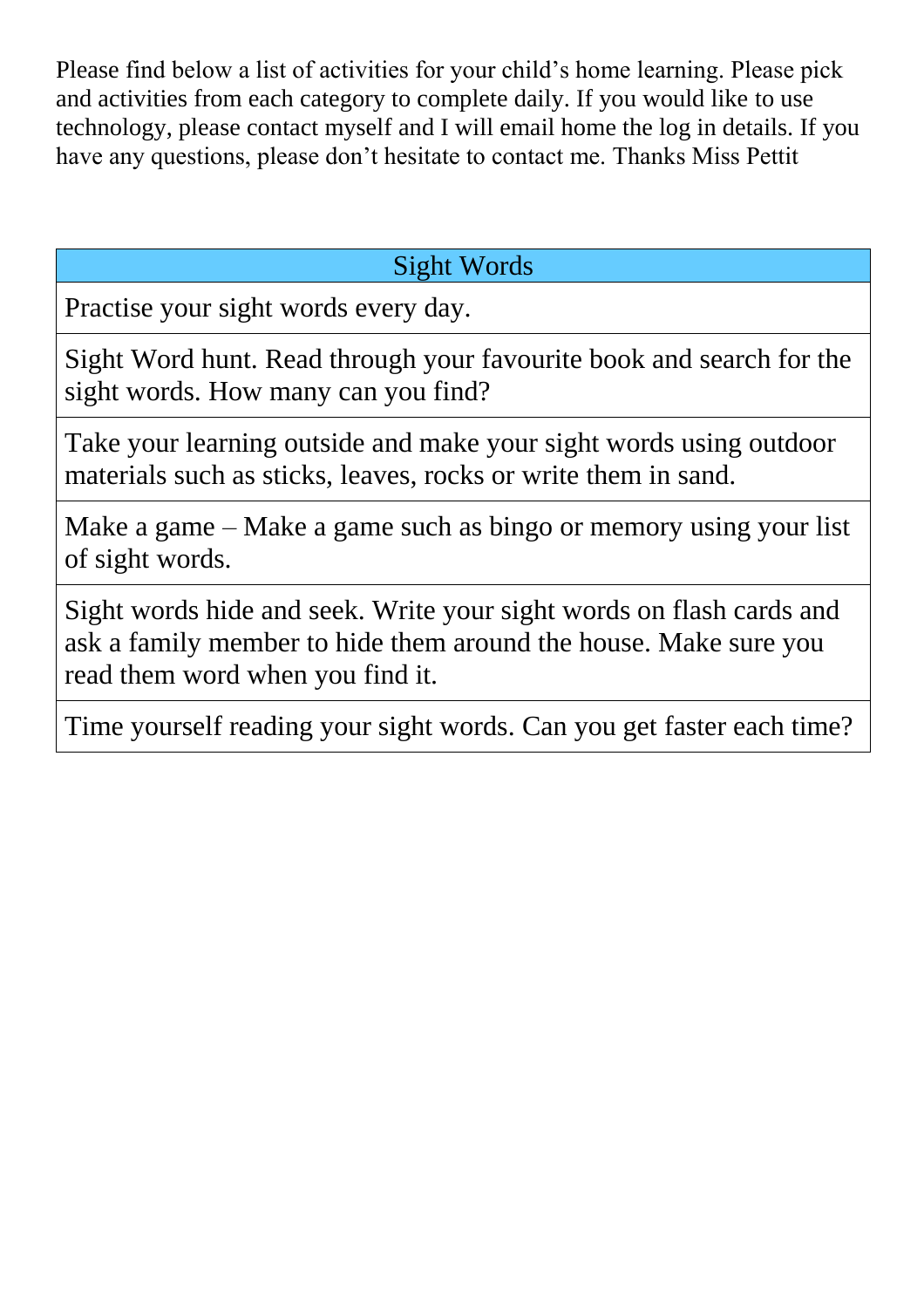## **Phonics**

## Contact Miss Pettit for the focus sounds for the week

Phonics Hunt – Can you find items around your house that start with your focus sounds?

Search through magazines or newspapers, can you find any words that start with your focus sounds.

Log onto Dojo and read then write the decodable sentences. Can you draw a picture to match?

Play a game of I Spy using your focus sound.

Search on seesaw for the phonics picture. Can you sound out the word and then write it.

Log into seesaw and complete the activities set for your focus sound.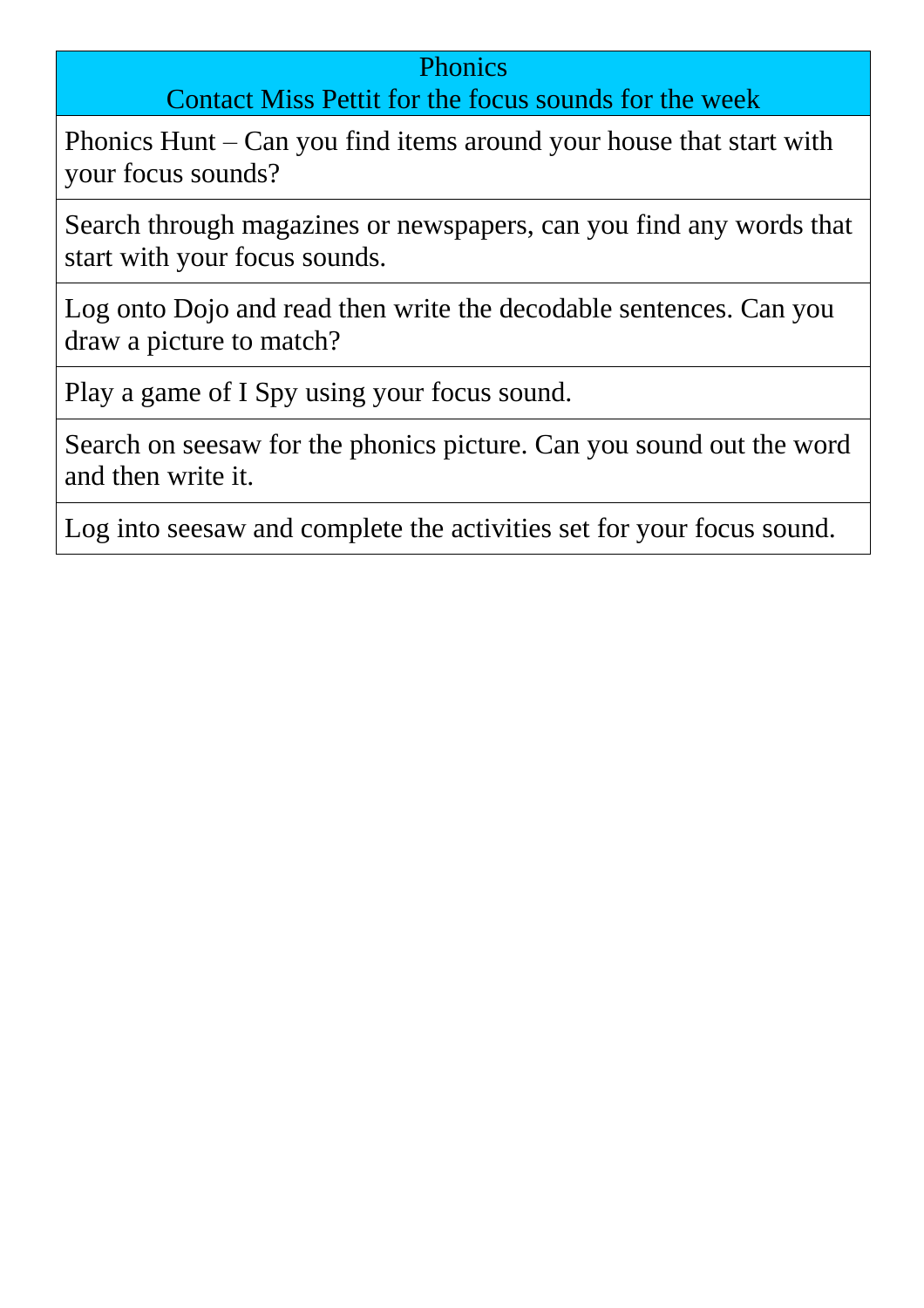## Writing

**RECOUNT** 

Orientation

Events • Events in time order First... Then...  $-Last...$ 

Conclusion ·Favourite part.. ·Feelings

M

When? Who? Where What? Why?

Write a recount of your day – write 3 things you have done today. Follow the plan to make sure you have included important information.



\*\*Parents, an example story map.



Practise writing your letters on the dotted thirds.

On Dojo, find the activity 'Story Prompts'. Find a picture and write a story about what you think is going to happen. If you are unable to write, can you tell me a story and record it.